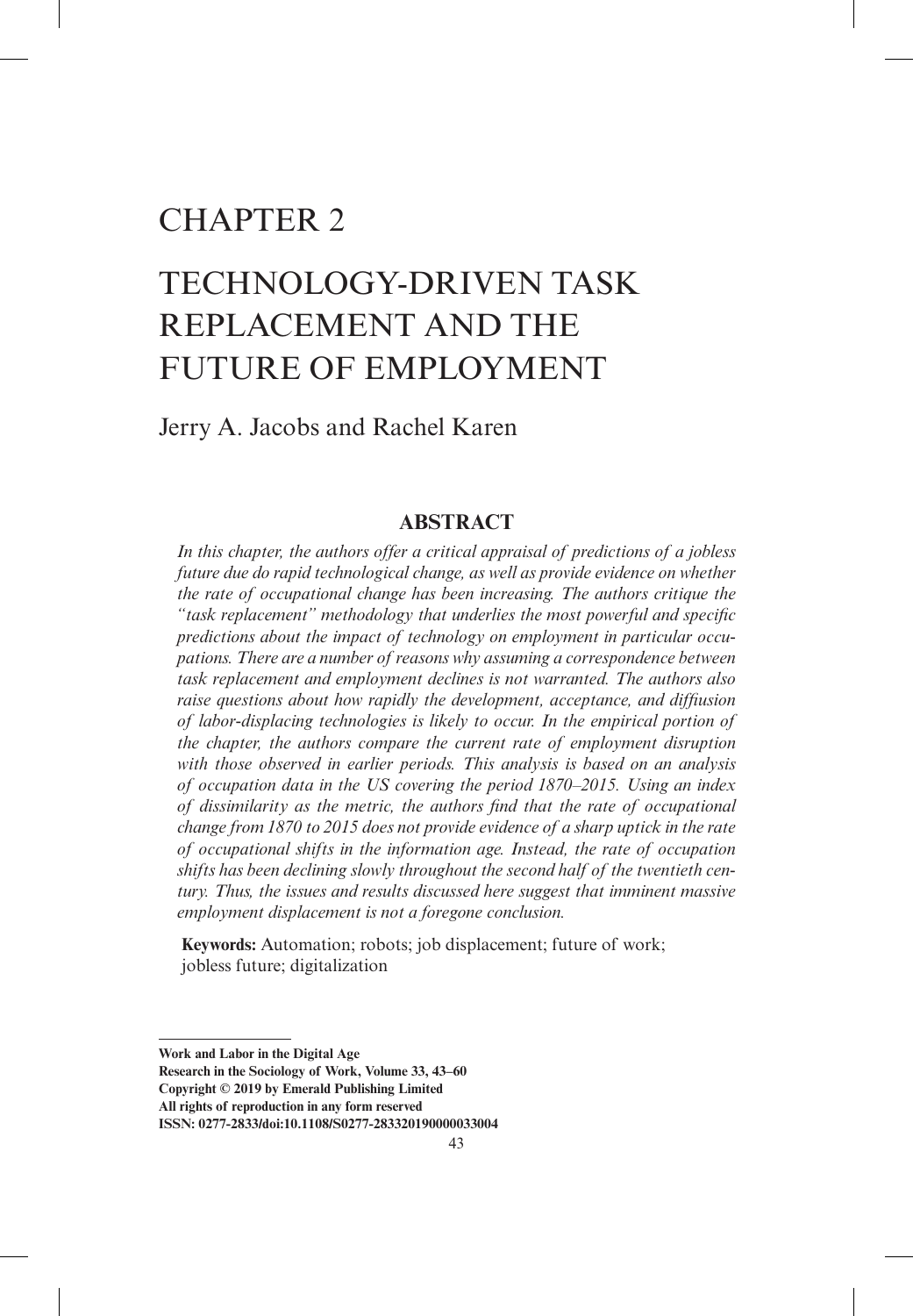## **1. Introduction**

A great deal of attention has been devoted to the specter of a "jobless future." Carl Frey and Michael Osborne's (2017) prediction that 47 percent of jobs in the US (and 2 billion jobs internationally) are vulnerable to automation spawned many headlines, and a small industry of follow-up studies. While Frey and Osborne's work has been particularly influential, a wide spectrum of other authors have also grappled with the future of work and its impact on society (e.g., Brynjolfsson  $\&$ McAffee, 2011, 2014; Ford, 2015; Mindell, 2015), as have a number of prominent white-paper reports (Executive Office of the President, 2016; OECD, 2016).

The predictions of a jobless future have reached far beyond the websites of labor market specialists. Yuval Harari (2017), following Ray Kurzweill (2005), has perhaps gone the furthest, suggesting that technology is allowing humans to try to "upgrade themselves into gods." Others are taking the jobless future as a starting point in designing the university of the future (Aoun, 2017) and the healthcare system of tomorrow (Darzi, 2018).

Perhaps most notably, prominent leaders such as Richard Branson and Elon Musk and a number of authors and opinion writers have taken the jobless future as a central rationale for a universal basic income (Cohn & Taylor, 2016; Lowrey, 2018; Signorelli, 2017, Weller, 2017). The idea here is that if only a small fraction of society is employed, there must be a mechanism other than wages for enabling members of society to purchase the goods and services being produced by robots and to share in the prosperity the sophisticated machines are capable of producing. In the short term, more conservative commentators (e.g., Cohn & Taylor, 2016) have suggested that the specter of automation represents a compelling case for keeping wages low and benefits few, lest employers have a greater incentive to hasten their adoption of robotic technologies.

Perhaps as a result of powerful headlines, historical examples, the rapid diffusion of cellphones, or a combination of factors, the American public has accepted many of the key tenants of the automated future scenario. Polls indicate that large majorities of survey respondents believe we in the midst of a profound wave of technological change; that new technologies are inevitable and irresistible, and that significant economic displacement is likely (Facilityexecutive.com, 2017; Pew Research Center, 2017).<sup>1</sup>

There is of course a debate about the extent and speed of job displacement, but in our view this debate remains unsatisfactory. Critics of the "jobless future" (e.g., Bessen, 2015; Mishel & Bivens, 2017; Palvi & Vemuri, 2016; Trilling; 2017) stress the empirical fact that large-scale job displacement has not yet occurred, but the theoretical and methodological underpinnings of the job-loss predictions have not been systematically examined. We set this objective for ourselves, along with the presentation of some empirical results that raise questions about whether an automated future is imminent.<sup>2</sup>

The "automated society" thesis rests on four propositions:

- 1. Computers and other technologies are advancing swiftly and at an accelerating pace.
- 2. Technological advances as a rule replace tasks performed by people.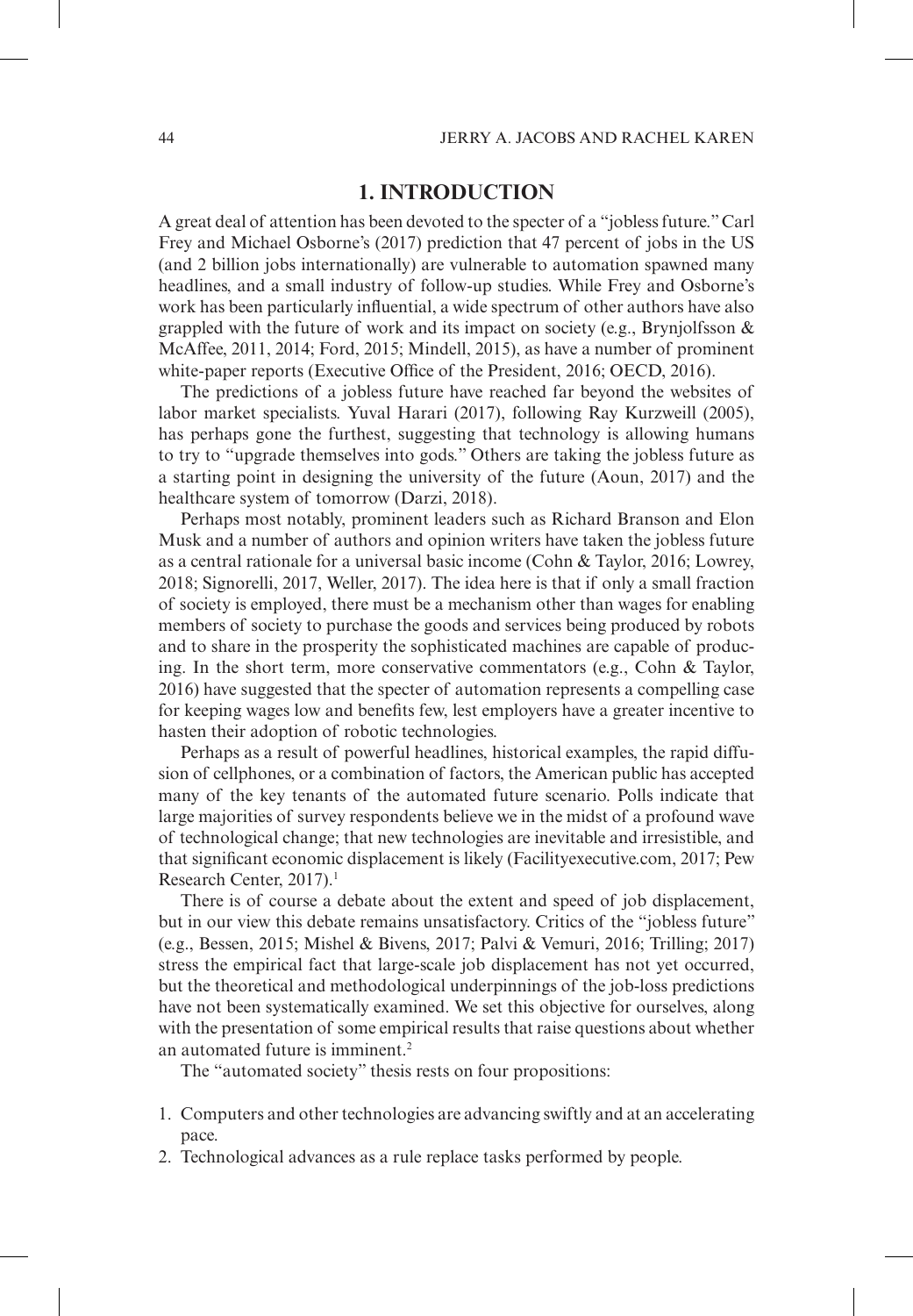- 3. We are rapidly approaching a tipping point where technology will dramatically reduce the need for human labor.
- 4. The labor market and other institutions will require fundamental restructuring in order to enable citizens to access the benefits of new technologies.

In this chapter, we reexamine the first, second, and third of these propositions. Technology does not always replace tasks, since many technologies are designed to work with, rather than instead of, people. And the relationship between technological advancement and employment is far from a one-to-one substitution. Many technologies expand human capabilities and generate new types of employment as corollary developments. And sometimes even labor-saving technologies end up producing more work. We outline a number of mechanisms, both proximate and diffuse, that map out some of the ways that technologies add to the demand for workers.

This chapter begins with a discussion of the "task-replacement framework," which provides the principle empirical support for predictions of a jobless future. This section is followed by an examination of some of the assumptions that underlie this approach. We then outline a variety of reasons that labor-saving technologies do not consistently reduce the amount of paid labor.

The empirical core of the chapter is an analysis of the rate of occupational change spanning the period 1870–2015. This analysis is designed to shed light on whether technological change is speeding up or slowing down. The evidence suggests that the rate of occupational change has declined since the 1970s, thus raising questions about whether the pace of occupational change is indeed accelerating. The conclusion suggests that there are good reasons to question the premise that paid employment is on the verge of extinction.

### **2. The Task-Replacement Framework**

Several studies have endeavored to explore whether there are tradeoffs between the number of robots and the number of jobs. For example, Daron Acemoglu and Pascual Restrepo (2018) find that the introduction of robots in American commuting (metropolitan) areas reduces employment and wages, particularly for men in blue-collar occupations. The effects are concentrated in automobile manufacturing and other industries such as metal and chemical production.

Drawing on German data, Wolfgang Dauth (2017) finds that the negative effects of robots in manufacturing employment are fully offset by increases in non-manufacturing employment. They also report that "robot exposed" industrial workers did not lose their jobs, although there were negative effects on wages. This research raises the question of whether these results are dependent on institutional arrangements or perhaps macro-economic conditions.

A deeper concern, however, is that robots represent only one type of technology. Employment is potentially affected by non-robotic computers, the Internet, and mobile communication technology as well as technological advances in health care and many other fields. A broader analysis of technology and employment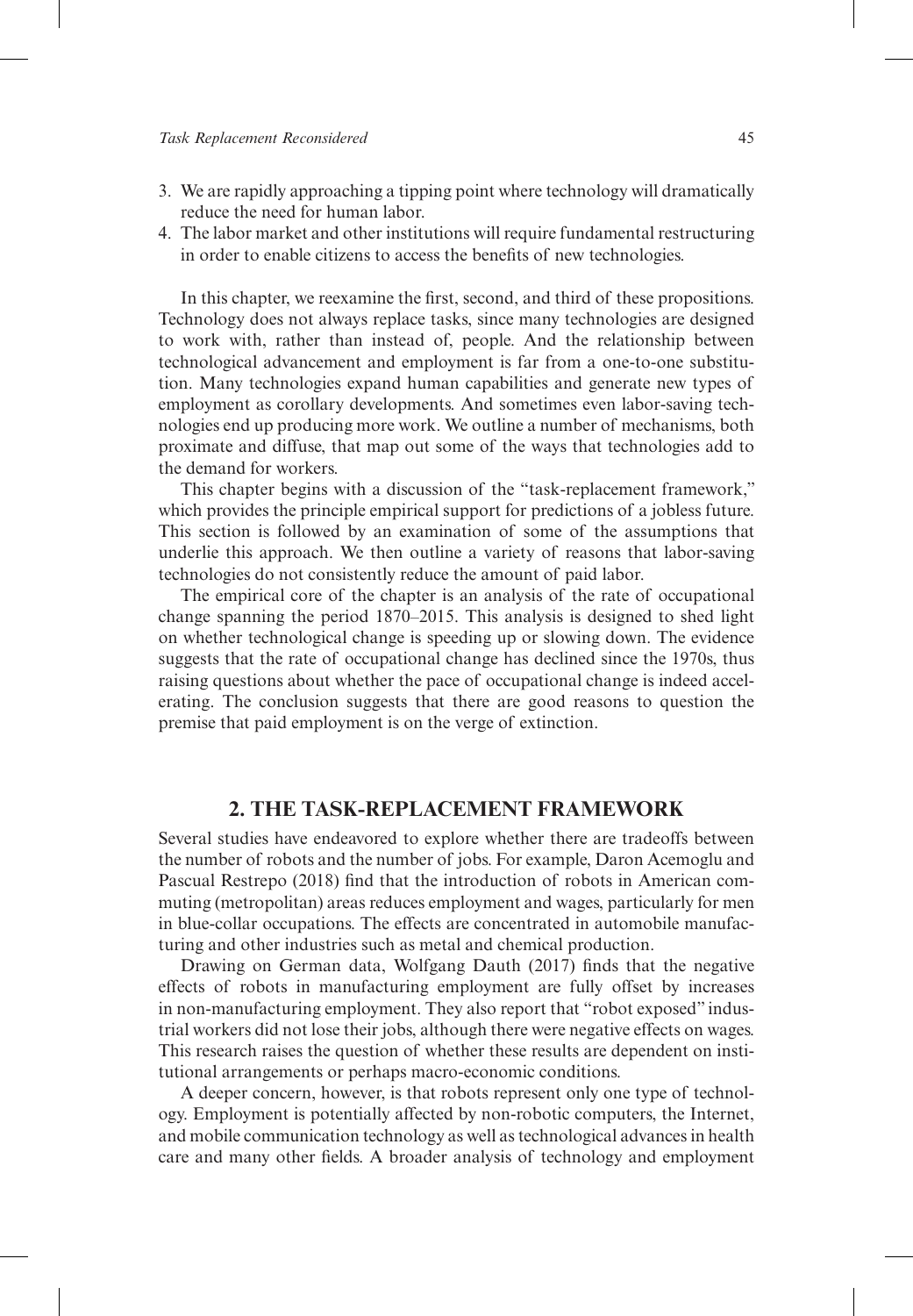thus endeavors to examine the effects of technology across the full range of occupations, rather than limiting the focus to robots per se.

The most comprehensive approach to the connection between technology and employment is what we call the "task-replacement" framework. When Oxford researchers Frey and Osbourne estimated the fraction of the labor force "at risk" of losing a job, the debate over the future of work became much more focused. In other words, Frey and Osbourne developed a methodology that could attach a number to the automated future that was easily captured in a headline.

Frey and Osborne's article, first published online in 2013, estimates the effect of recent technological advances on the future of employment. They (p. 38) find that

[...] 47 percent of total US employment is in the high risk category, meaning that associated occupations are potentially automatable over some unspecified number of years, perhaps a decade or two.

They (p. 42) also note "… that computerisation will mainly substitute for lowskill and low-wage jobs in the near future."

Frey and Osborne's task-substitution method is perhaps the most common approach taken by forecasters. This analysis begins with data from the Department of Labor's O\*Net surveys on the nature of the tasks performed by incumbents in occupations and proceeds by rating how susceptible each task is to replacement by robots, artificial intelligence, and other technologies. Tasks are rated on nine dimensions, which are in turn grouped into three categories: perception and manipulation, social intelligence, and creative intelligence. Having assigned a probability distribution of automation for each occupation, simple multiplication (or weighting), sometimes hedged with confidence intervals and generous time parameters, yields the fraction of the labor force at different levels of risk of displacement.

Frey and Osborne try to avoid making specific predictions about the number of jobs that are likely to be displaced by straddling the issue of technological inevitability. On the one hand, they suggest that they are merely estimating what is likely to be technologically feasible. On the other hand, they suggest that jobs which are at "high risk" of automation are in fact likely to be automated soon. "We make no attempt to estimate the number of jobs that will actually be automated …" (Frey & Osborne, 2017, p. 268), but they immediately proceed to suggest that jobs in the "high risk" category could be expected to be automated "relatively soon, perhaps in the next decade or two."

A number of studies have followed Frey and Osborne in using this approach to estimate the approximate number of jobs likely to be displaced (McKinsey Global Institute, 2017; Pajarinen & Rouvinen, 2014). A recent example suggests that 30 percent of the work in the British National Health System could be automated using existing technology (Darzi, 2018). Not only is the number high for the labor market as a whole, but in most analyzes jobs with relatively low educational requirements are particularly vulnerable. It is fascinating to see how central occupations are to this debate. It is also odd that very few sociologists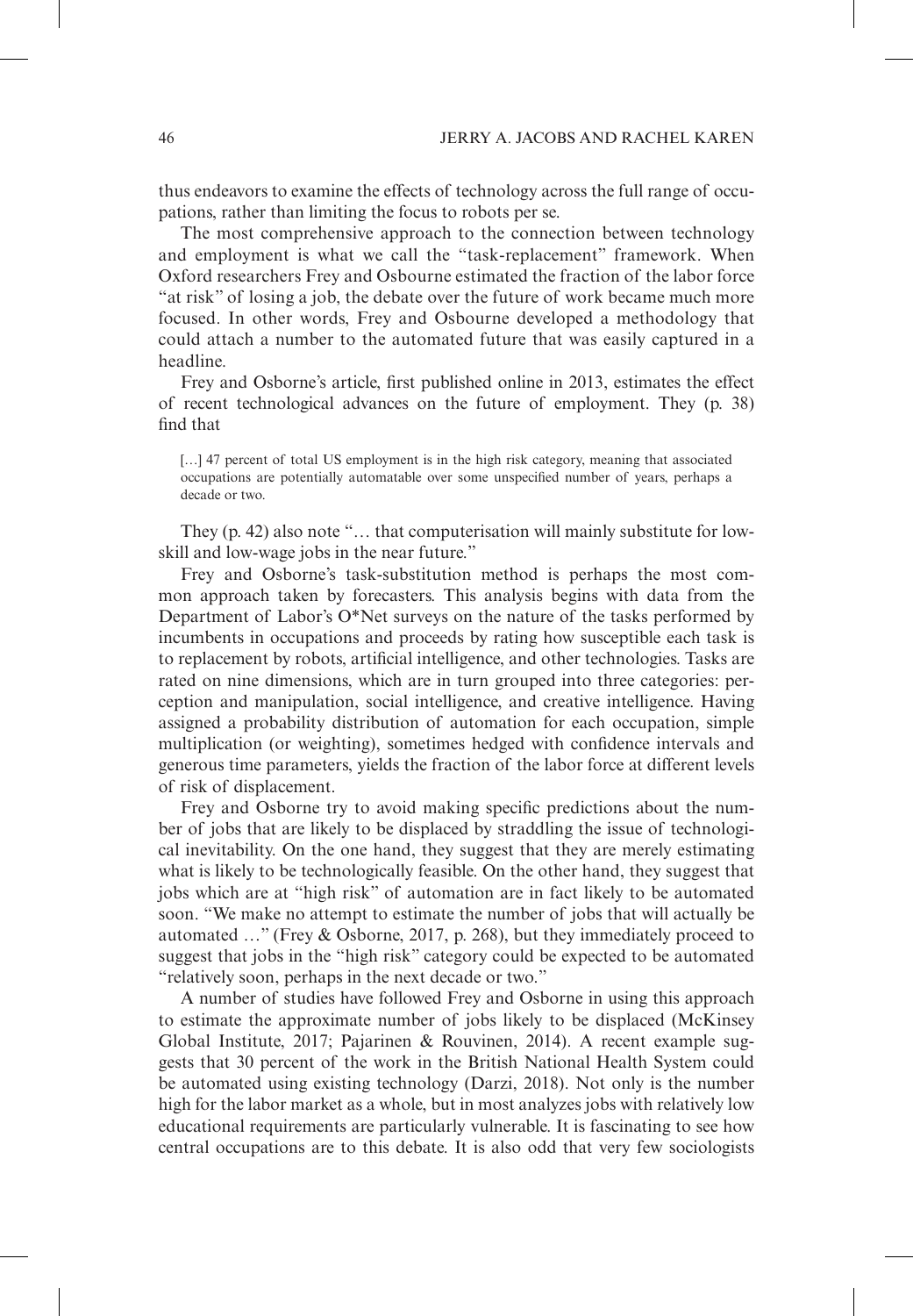are involved in these debates, especially given the long-standing prominence of occupation in the sociological toolkit.

The logic of this approach is powerful: if machines substitute for human labor, over time, jobs will be lost, and perhaps in considerable numbers. After all, machinery has certain advantages over a paid labor force: machines do not need coffee breaks (although they can break and need repairs); they do not ask for increased wages or improved working conditions; they can perform at speeds and consistency that are difficult if not impossible for human labor to compete with. In addition to powerful logic, prominent historical examples support this framework. Tractors replaced human (and animal) labor on farms; trains, cars, and buses replaced horse-drawn transportation; telephone operators have been replaced by computerized telephone switching systems.

## **3. Unstated Assumptions of the Task-Replacement Perspective**

The task-replacement approach typically takes the arrangement of tasks into jobs as given, yet there are a number of reasons to examine this connection more closely, not the least of which is that the introduction of new technologies can result in the shift in how work is organized into tasks.

Jobs represent a particular configuration of tasks; sometimes these are arranged into full-time positions, and at other times tasks are organized into part-time jobs. In recent years, the "gig economy" has linked compensation to the performance of individual tasks. In this context, employment becomes a matter of collecting enough single tasks rather than securing a position with a salary and benefits. In this way, communication platforms that facilitate creating connections between these tasks may be contributing to the refinement of tasks into smaller and smaller slices (Sundararajan, 2016).

Some organizational psychologists and management analysts have recommended increasing the variety of tasks in a given job in order to reduce boredom and increase employee engagement (Barrick, Thurgood, Smith, & Courtright, 2015; Christian, Garza, & Slaugher, 2011). This approach to job design could also reduce the vulnerability of any particular position to automation. In other words, if one task were automated, jobs with a broader portfolio of tasks would be less susceptible to replacement than those which emphasized a single repetitive task.

The notion of individual tasks should also be given careful consideration. Task replacement assumes that certain repetitive tasks are susceptible to automation, yet the design of particular tasks is often the result of careful analysis and intentional design. Adam Smith famously divided the production of a pin into 18 separate tasks. Smith viewed the process of dividing processes into tasks as central to the advancement of productivity. Frederick Winslow Taylor extended this logic as this basis for his approach to scientific management.

While it is easy to take tasks as given or even natural, we can sometimes see the process evolve before our eyes. Take the case of phone trees, the effort to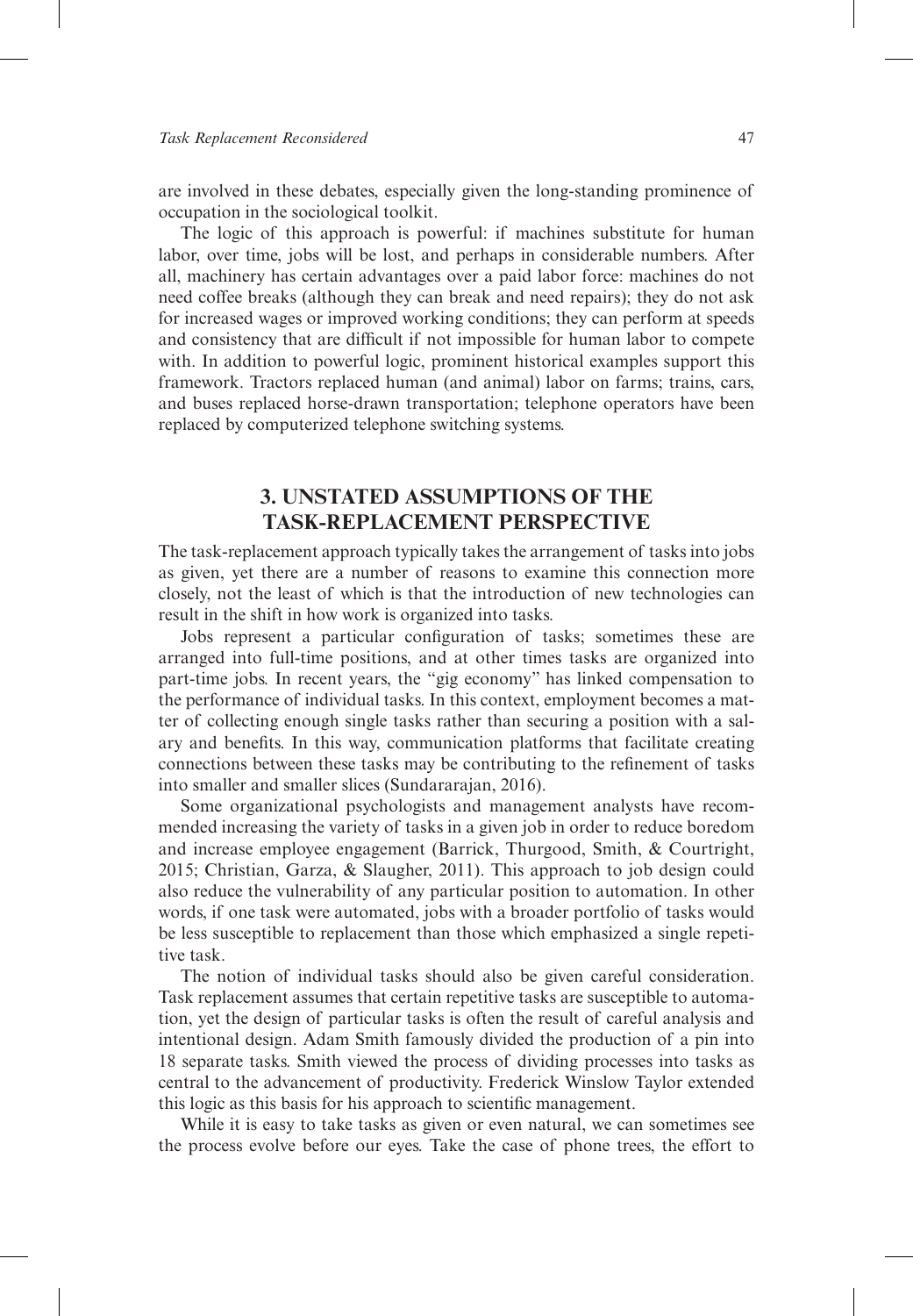automate responses to customer inquiries made via the telephone. The process of automation requires taking a conversation between people and dividing into a variety of distinct tracts. For example, those inquiring about business hours are directed to press (or say) one; those seeking to make a new purchase are to press (or say) two; those with service problems, press three (or say), and so forth.

This process can be alienating to customers for a variety of reasons. Personal conversations typically being with a greeting which is absent in the automated context.3 A customer's issue may not easily fit into the categories provided. A customer may not choose the category that matches his or her issue. And the process creates a set of cognitive challenges to the customer, thus shifting some of the work of obtaining an appropriate response from the company to the customer.<sup>4</sup> Over time, however, customers may become accustomed to automated telephone scripts, at which time the exchange may come to seem more or less natural.

Thus the nature of jobs, the identification and configuration of tasks, and the relationship of technology to these tasks are all socially constructed. These issues are typically not given close scrutiny in studies that seek to quantify the number of jobs likely to be lost or "at risk" due to automation.

Conceptually, this line of critique views work as embedded in cultural and technological interfaces at the micro-level and organizational-technology ecologies at a more macro-level. Empirically, it points on the one hand to finer-tuned analyzes of technology work on the one hand as well as new approaches to using occupational data.

## **4. Task Complementarity Versus Task Replacement**

The general public may take it as a given that adding a machine means subtracting a worker, but this conclusion is far from given. Indeed, a long line of commentators have argued that we should strive for complementarity between machines and workers rather than focusing on the substitution of the former for the latter.

John Markoff (2015) suggests that the polarity between complementarity and substitution has been a point of contention among technologists for decades. One school of thought saw the objective of computers as supplementing or augmenting human capabilities, while the other pursued the goal of computers acting independently or autonomously. He summarizes these two approaches as representing intelligence augmentation (IA) on the one hand and artificial intelligence (AI) on the other. The former led to the development of the world wide web, which is designed to facilitate human acquisition of information, while the latter has led to the application of a range of devices, including personal assistants such as Apple's Siri and Amazon's Echo.

Examples of the tension between the IA and AI approaches are examined in detail by David Mindell (2015) in his book *Our Robots, Ourselves*. He notes that the designers of the Apollo lunar missions confronted the question of whether space missions should be manned or unmanned, and, if humans are present, where decision making would be located. Should astronauts have control of the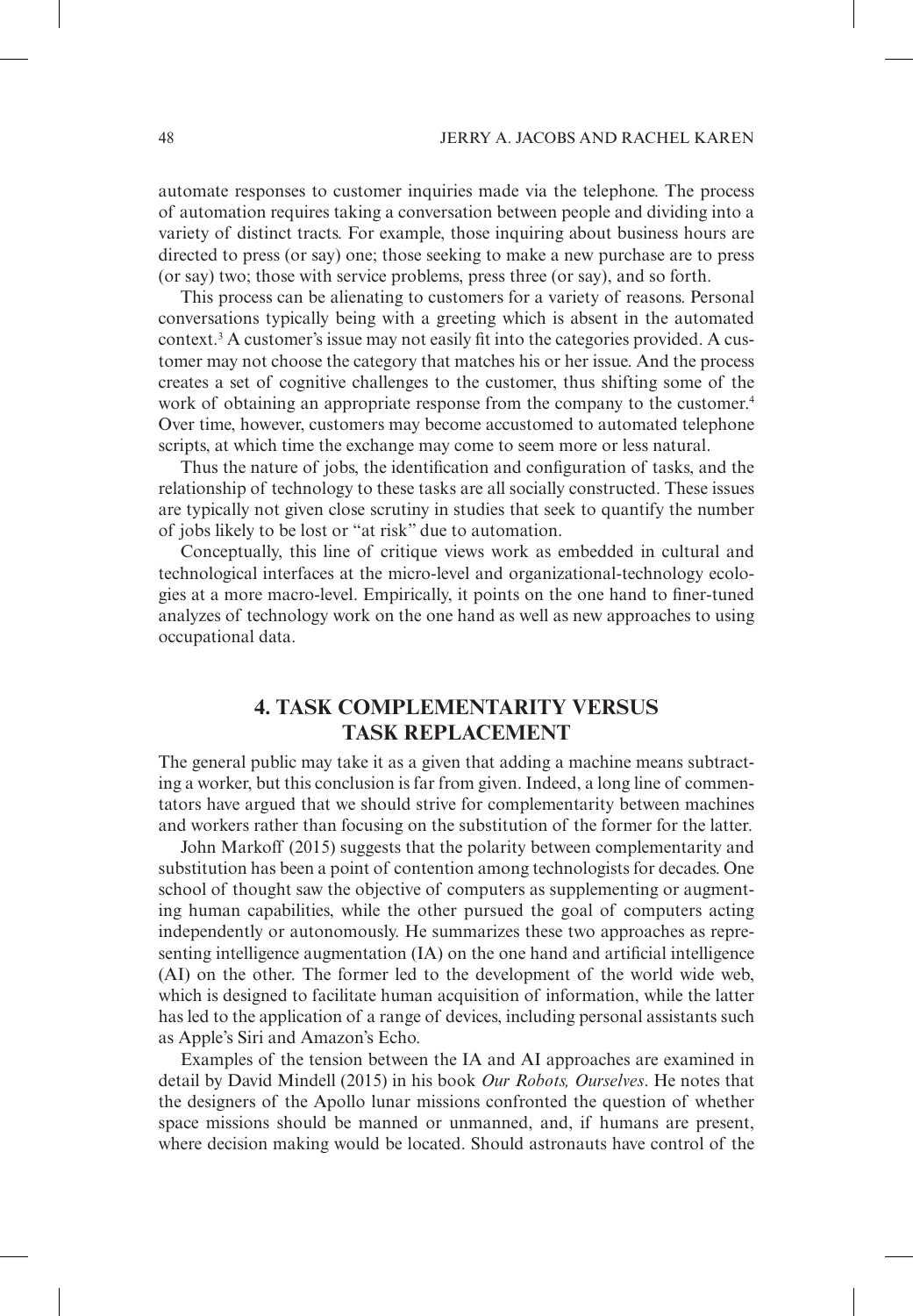#### *Task Replacement Reconsidered* 49

spacecraft, enabling them to act as pilots, or should any adjustments to the flight plan be made in the mission control center, essentially making astronauts into passengers? Mindell maintains that more technology does not (and should not) necessarily mean a diminished role for humans. Indeed, advances in the clarity of vision and the speed of communication can increase people's control of remotely operated vehicles.

While space-bound astronauts represent at most a handful of workers, a similar set of issues presents itself in the context of commercial aviation. Mindell's discussion of a system called a "head's up display" (HUD) shows how sophisticated navigation systems can complement rather than replace the work of airplane pilots.

With HUD technology, pilots view a glass screen where a recommended flight path is superimposed in green lights. The HUD approach resembles the type of "augmented reality" human–virtual interaction that underlies Google Glass. The screen is positioned at eye level so that pilots can simultaneously look out the forward window. The regular sight lines of the pilot are not diverted to a virtual display; rather, the information generated by an autopilot system is displayed so that it supplements what the pilot can see on her own. The pilot's job is to line up an icon of the plane on a green circle on the glass display that represents the "optimal" path toward a smooth landing. This task does not remove pilots from the task of guiding the plane to a safe and smooth landing but rather is designed in such a way as to use both human pilots and machines to best effect. Pilots report that this system engages them and allows them to practice and perfect their landing skills rather than leaving them as disengaged observers of their planes who rely on auto-pilot landing technology. HUD technology has been in use dating back to the 1970s in commercial aviation and even longer in military contexts, with improvements over time occurring in both the underlying simulation information and in the quality of the visual interface.

The question of complementarity versus substitution is active in the case of self-driving vehicles. A number of currently available sensor-assisted systems are designed to reduce accidental crashes and drifting between lanes. This technology, however, does not replace drivers who are still in control and responsible for the safe operation of the vehicle. The question of control becomes more complex when "level 3" autonomy of cars enables drivers to divert their attention from the task of driving until they are alerted to respond to an emergency situation.<sup>5</sup> But only when vehicles are designed with no controls – no brakes or steering wheels – that large employment displacement becomes possible.<sup>6</sup> Cruise-control, where drivers relinquish control for extended periods of time, may approximate selfdriving, but drivers remain needed in this type of system in case of emergencies.

## **5. Why Labor-Saving Devices Do Not Always Reduce Employment**

Our principal objection to the dire employment predictions developed by Frey and Osborne and others is that labor-saving devices (LSDs) do not always save labor.7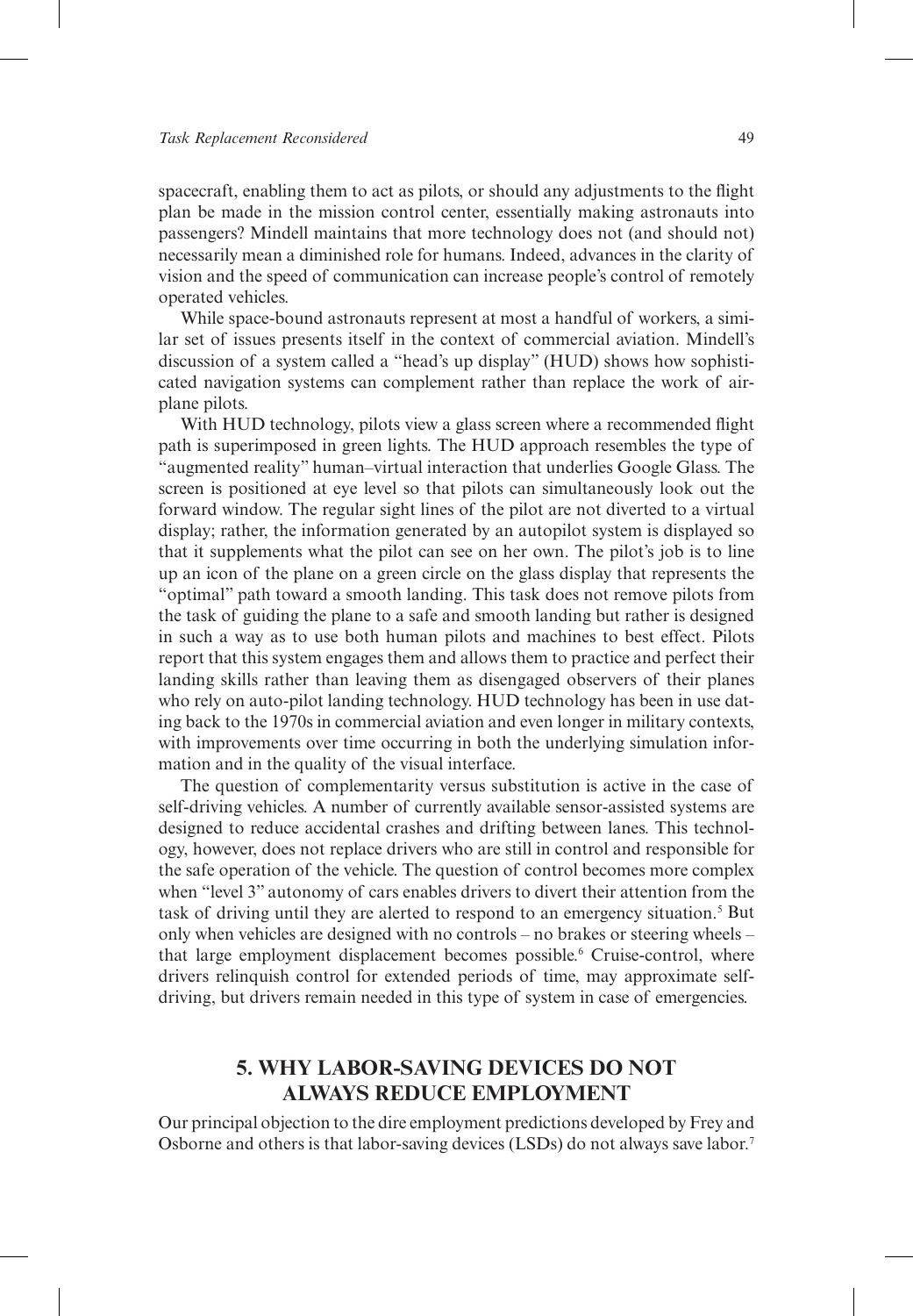While many recognize that technology can create as well as destroy jobs, it is usually assumed that job creation is a separate issue that occurs elsewhere in the economy, separate and distinct from the introduction of a labor-saving technology. The processes summarized here relate more directly to the LSDs themselves. This paradoxical outcome may occur for at least six distinct reasons.

First, new techniques often sharply *reduce the cost* of an activity and consequently expand the volume demanded. The resulting situation is not simply the replacement of human labor but instead a substantially expanded industry. One such example is the introduction of the Xerox copying machine, which increased the volume of documents copied in offices. The time spent copying documents (and filing them, and searching through them, and deciding which to discard, etc.) increased despite the fact that the labor involved in producing any individual copy was substantially reduced. This technology, followed by the widespread distribution of low-cost printers linked to personal computers, has thus far thwarted predictions for a paperless office (Sellen & Harper, 2003). The volume of paper used in offices has increased sharply since 1970, although in the last few years we may be turning a corner on this trend. In a similar way, email substantially reduced the time needed to write a letter, which resulted in far more notes being written, and many person-days consumed by scanning, deleting, organizing and responding to emails.

In a second set of cases, LSDs enable substantial *improvements in quality* that absorb more time and effort. Ruth Schwartz Cowan (1985) carefully researched example of this type is the introduction of the kitchen stove in the nineteenth century. By cooking on stoves rather than on an open hearth, housewives were able to dramatically increase the range and quality of meals prepared for their families, yet this advance did not reduce the amount of time needed to cook dinner. A more contemporary example might be word processing, which sharply lowered the cost of revising documents, thus increasing their quality, yet very likely increasing the amount of time and labor spent to produce them.

Third, quantitative improvements in technology often result in a qualitative transformation of the product or service, thus *expanding the realm of the possible*. Bullet-speed trains (not to mention airplanes) not only replace horsepower but provide transportation service at speed and level of comfort that was impossible with horses. While such distinctions may be difficult to draw in practice, there is clearly a point at which LSDs do not simply replace the effort previously employed by human labor but increase the nature and scope of the activity. Consequently, making a list of jobs that are likely to be replaced by LSDs does not provide a complete assessment of the impact of technological change.

A fourth way that LSDs can expand the volume of work is indirectly via the *creation of new industries*. An early example would be the introduction of the automobile, which increased the speed and reduced the cost of travel so greatly that entirely new industries were created, including tourism. Thus, in calculating the employment impact of the automobile, the lost employment of blacksmiths and other jobs directly connected with horse-drawn transportation, would be most visible, but a full calculus would place the tourist industry among many others on the positive side of the balance sheet.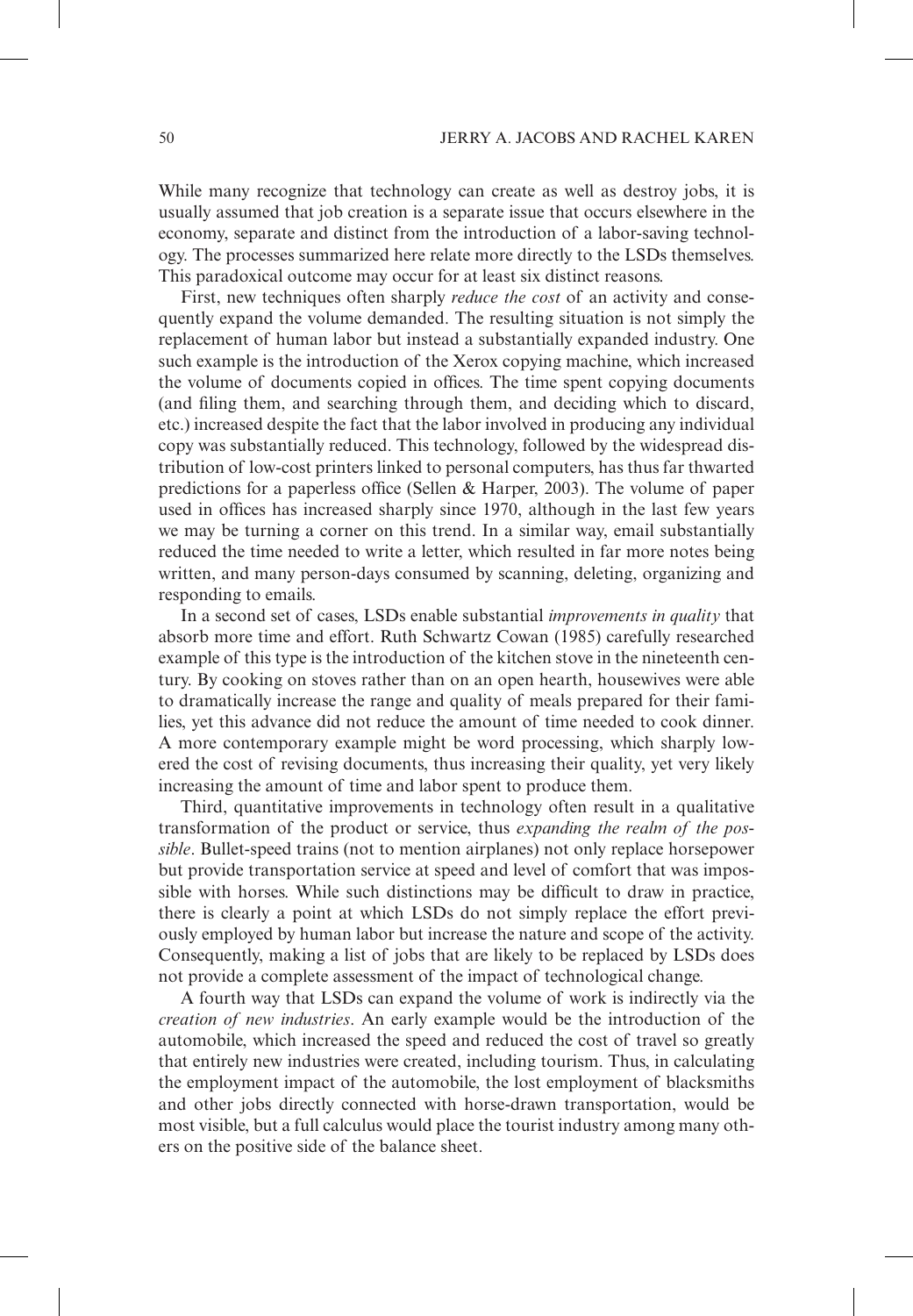In a more contemporary example, the case of drone aircraft suggests some unanticipated impacts of automated vehicles on employment. One might expect that remote-operated airplanes would reduce staffing levels by removing the need for a pilot. The unoccupied plane, however, is just one component of a complex system. In the military context, at present, the US deploys squadrons of four drone craft, which require a support staff of roughly 50 at the crafts' landing site. Another 50 are located in the US to analyze the voluminous data generated. And of course the drone requires an operator, so drones may well increase overall staffing needs.

Far more important than the staffing levels for individual vehicles is the vastly expanded missions for drones. In the military context, drones are used for extended surveillance and occasional missile strikes. In other words, drones are used for missions that extend rather than replace those of traditional military fighter and bomber aircraft. Indeed, surveillance can be extended in many directions – to monitor potential attacks on our own bases, to track the flow of enemy troops and weapons, and to track the movement of people and drugs across borders.

The general principle here is that new technologies often sharply reduce the cost of activities and consequently expand the domain of potential uses. Drones are being deployed by farmers to monitor miles of crops in the US for disease and yield, by insurance companies seeking to assess damage to roofs after storms, and by public safety officials to monitor beaches against the risk of shark attacks, among many potential uses. Each of these uses will likely generate jobs for the manufacture and maintenance of aircraft, the remote operation of these vehicles, and analysis of the vast amounts of video and other data these craft will produce once a system for regulating drone use is in place.

In another example of this principle, the increase in data-processing power brought about by personal computers creates the computer gaming industry, which now rivals the film industry in revenue (Babb, Terry, & Dana, 2013). While over 200,000 people are employed in the video game industry, the growth of employment in this area would have to be offset by losses in jobs associated with non-computerized toys.<sup>8</sup>

A fifth consideration is that *old and new techniques often overlap, sometimes for decades*. New technologies are introduced into an existing ecology of related systems, techniques, rules, and customs. Not only do old and new techniques often overlap, but the short-run effects of the LSDs may be directly opposite to their long-term effect. For example, while the introduction of credit cards led many to expect the advent of a cashless economy (Harper & Batiz-Lazo, 2013; Robat, 2011), the subsequent emergence of ATMs helped to extend the life of cash for at least several decades. One may think of ATMs as a transitional technology that extended the life expectancy of an old technology (paper money). The number of bank tellers actually grew most rapidly during the period when ATMs machines were arriving on the scene (employment almost doubled between 1970 – when ATMs were just beginning to be introduced – and  $1980$ .<sup>9</sup> The deregulation of banking led to the proliferation of branch banks (Bird, 1990), and thus bank tellers' jobs increased along with ATMs. Employment in this field remained 40 percent higher in 2010 than when this innovation became widespread in the early 1970s.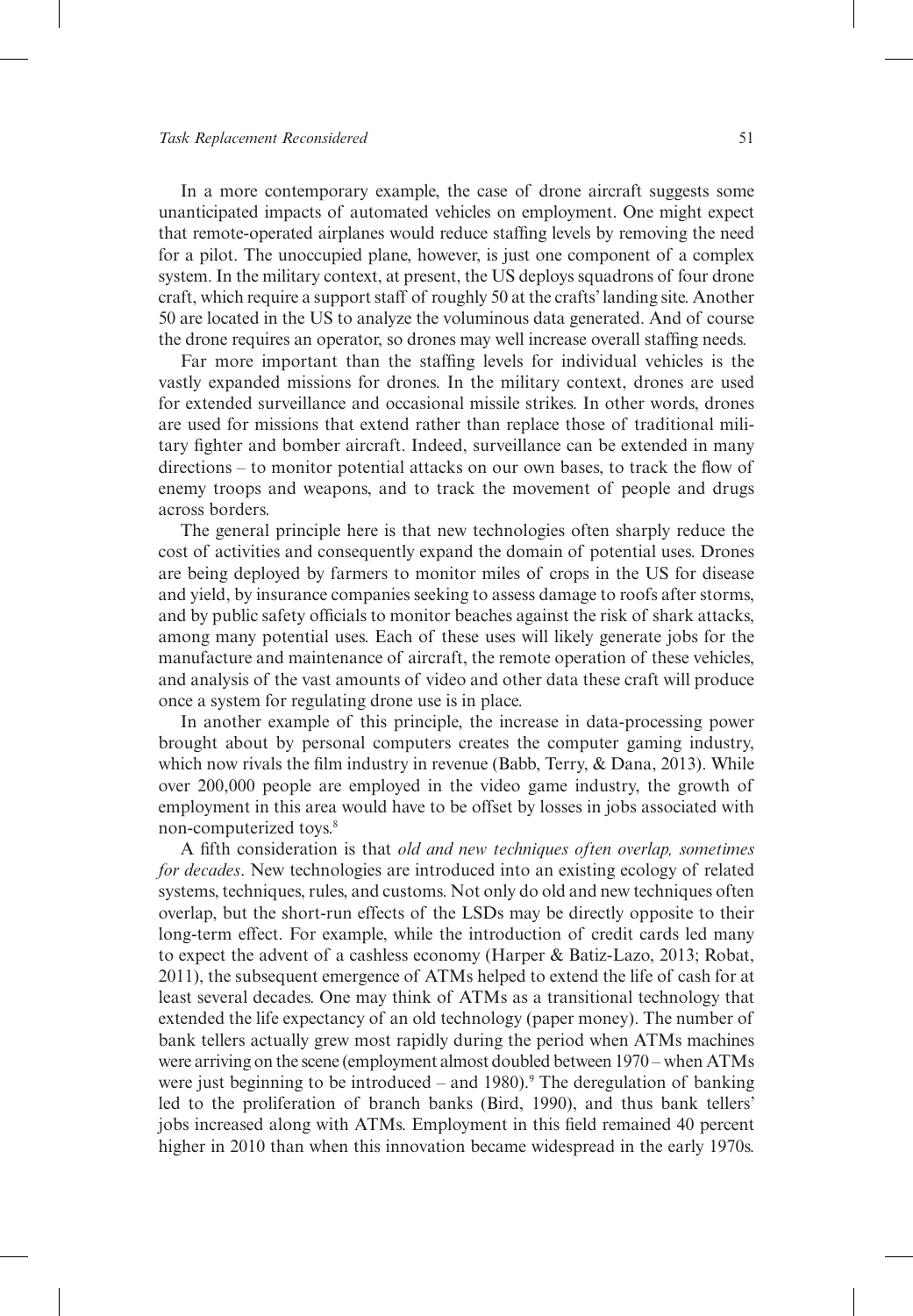Since 2010, the adoption of mobile banking and check-scanning technologies pose a new generation of challenges to employment at brick and mortar banks.

The case of ATM machines suggests that there are often unexpected twists and turns as technologies develop and are implemented. More specifically, technological systems often create the ecological context for subsequent developments in complex and unexpected ways, all of which may bedevil forecasts regarding employment trends in specific fields.

Finally, a full understanding of technological change requires *an appreciation of bottlenecks*. Technologies that overcome bottlenecks in a production system can have very large effects on productivity and employment. On the other hand, technological innovations often underperform expectations because they reveal bottlenecks in the system that were not previously identified. In the case of ATM machines, the bottleneck in communication between cash dispensers and bank computers was overcome during the 1990s, resulting in an essentially new market segment, the installation of large numbers of ATMs in retail outlets. Here again, a new technology has impacts far beyond the replacement of the initial set of employees.

## **6. Timing and Sequencing**

Let us now consider the matter of timing and sequencing. If the development, acceptance, and diffusion of a wide range of technologies does come to pass in a way that substantially impacts employment, there is still the question of how rapidly this occurs. We would like to suggest that the most likely sequence of events will result in a slow-down in the rate of change as well as creating opportunities for major social adjustments. It is difficult to discern a scenario whereby 47 percent of jobs are displaced all at once, that is, such a short period of time that social adjustments are difficult if not impossible. The essential idea here is that initial rounds of major job losses will slow down the economy, thus slowing the pace of subsequent technological innovations while simultaneously creating the political opportunity for institutional responses.

Let us consider the possibility that, in the next 10 years, major employment shifts occur in retail sales and transportation. This scenario assumes that half or more of cashiers, sales clerks, truck drivers, taxi drivers, and bus drivers face job losses due to online shopping, touch-screen ordering, and self-driving vehicles. This set of changes would cause painful disruptions in the lives of many American workers and their families. In the US, roughly 4.5 million individuals are employed in retail sales, 3.5 million are cashiers, another 3.5 million drive trucks, with perhaps another million drive busses and taxis. The complete automation of these jobs would thus impact as many as 12 million workers.<sup>10</sup> This would represent an employment loss that would be much larger than the increase in unemployment experienced during the Great Recession of 2008–2010, which impacted roughly 7.5 million jobs.<sup>11</sup> Similar developments experienced by major international trading partners might well compound the problem.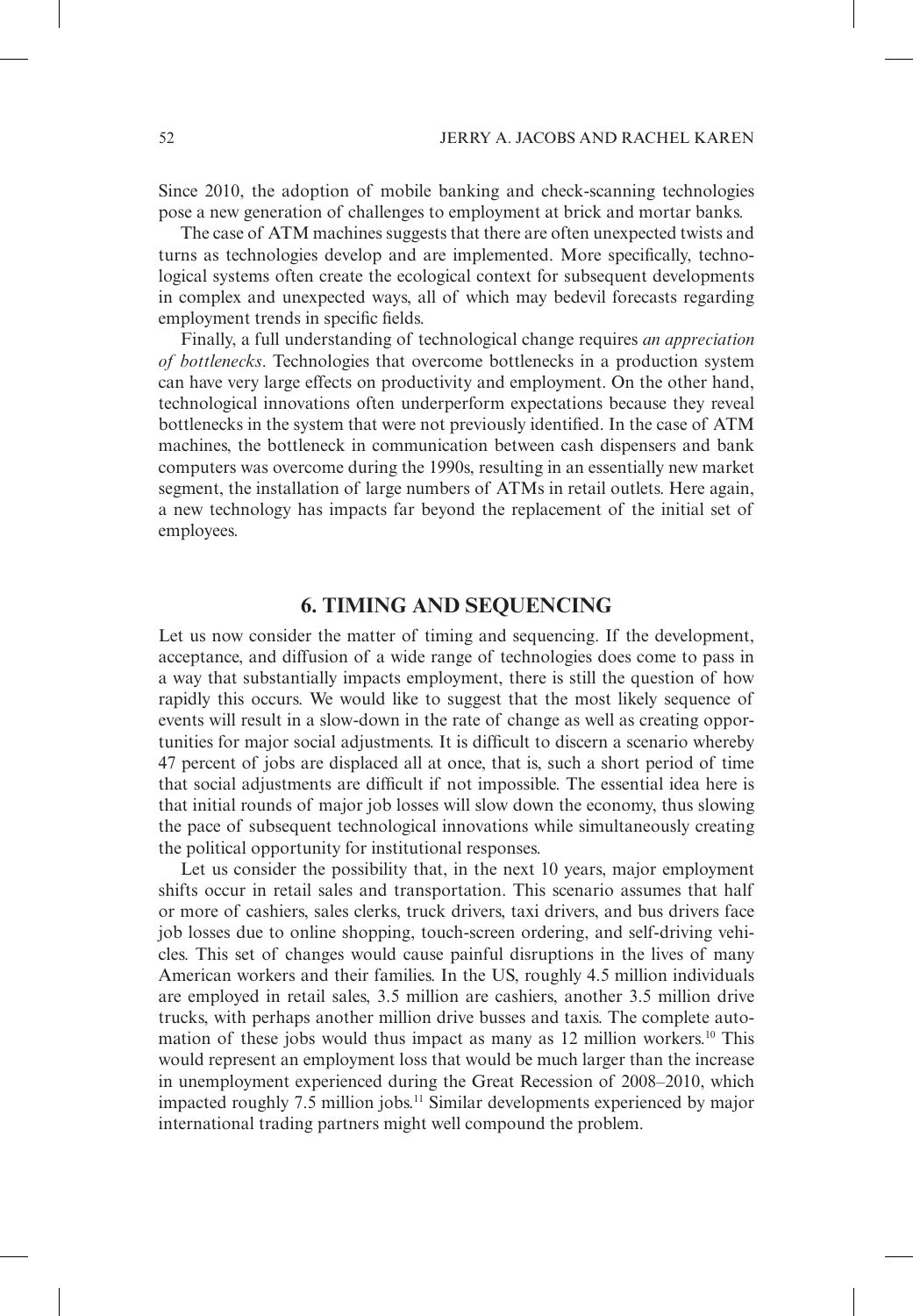There would likely be a number of consequences of the rapid loss of 12 million jobs. First, the economy would sink into a recession, which would result in the decline in business investment, thus slowing the automation of subsequent jobs. In other words, a huge initial wave of job losses would substantially slow down the development and adoption of subsequent employment-reducing technologies. Policy responses – such as aggressive macro-economic policy, job retraining, expanded safety net and investment in needed social services – might be introduced to try to stem the job losses or to cope with their effect.

It is hard to envision a scenario where 47 percent of the labor force loses employment all at once. Even if this all transpires quickly, some sectors will be hit first, and massive initial job loses will both slow the rate of investment in and adoption of subsequent labor-saving technologies, and will instead focus attention on major policy interventions.

## **7. The Rate of Occupational Change, 1870–2015**

This discussion of timing leads us to the empirical section of the chapter. A key premise of the automation thesis is that this time is different, specifically that more technologies are being developed than ever before, that they are being adopted more quickly than ever, and that their impact on the job market is more far-reaching than in earlier periods. One can easily point to evidence that is consistent with the "speedup" hypothesis. It is the case that the number of patents approved in the US has climbed sharply since the early 1980s, and some common examples suggest that new technologies penetrate the market more quickly than in earlier decades (McGrath, 2013; U. S. Patent and Trademark Office, 2017). But the implication – that new types of work are coming and going faster than ever – has yet to be tested.

We conducted a study of the rate of occupational change cover the period 1870–2015 to ascertain whether the "speedup" hypothesis is consistent with the data. This project analyzes US decennial census data from 1870 through 2000 and annual CPS and American Community Survey data in more recent years. The method involves using the index of dissimilarity (Jacobs, 1993) to ascertain the extent of the shift in the occupational structure in a decade. This statistic measures the extent of occupational shifts that would be required simply by the changing nature of the available jobs. This indicator represents the minimum amount of occupational movement driven by changes in the occupational structure. This approach provides one measure per decade of the rate of occupational change (until the 2000, after which data are compared across five-year intervals).

Data are drawn from published US census volumes and from the Public Use Micro Samples (Ruggles et al., 2018). These constitute samples of decennial US census respondents. Occupational information is available from a sample of respondents who typically completed the "long form" of the census.

The main methodological challenge is that the list of occupations changes every decade. For example, comparing the occupations in existence in 1920 with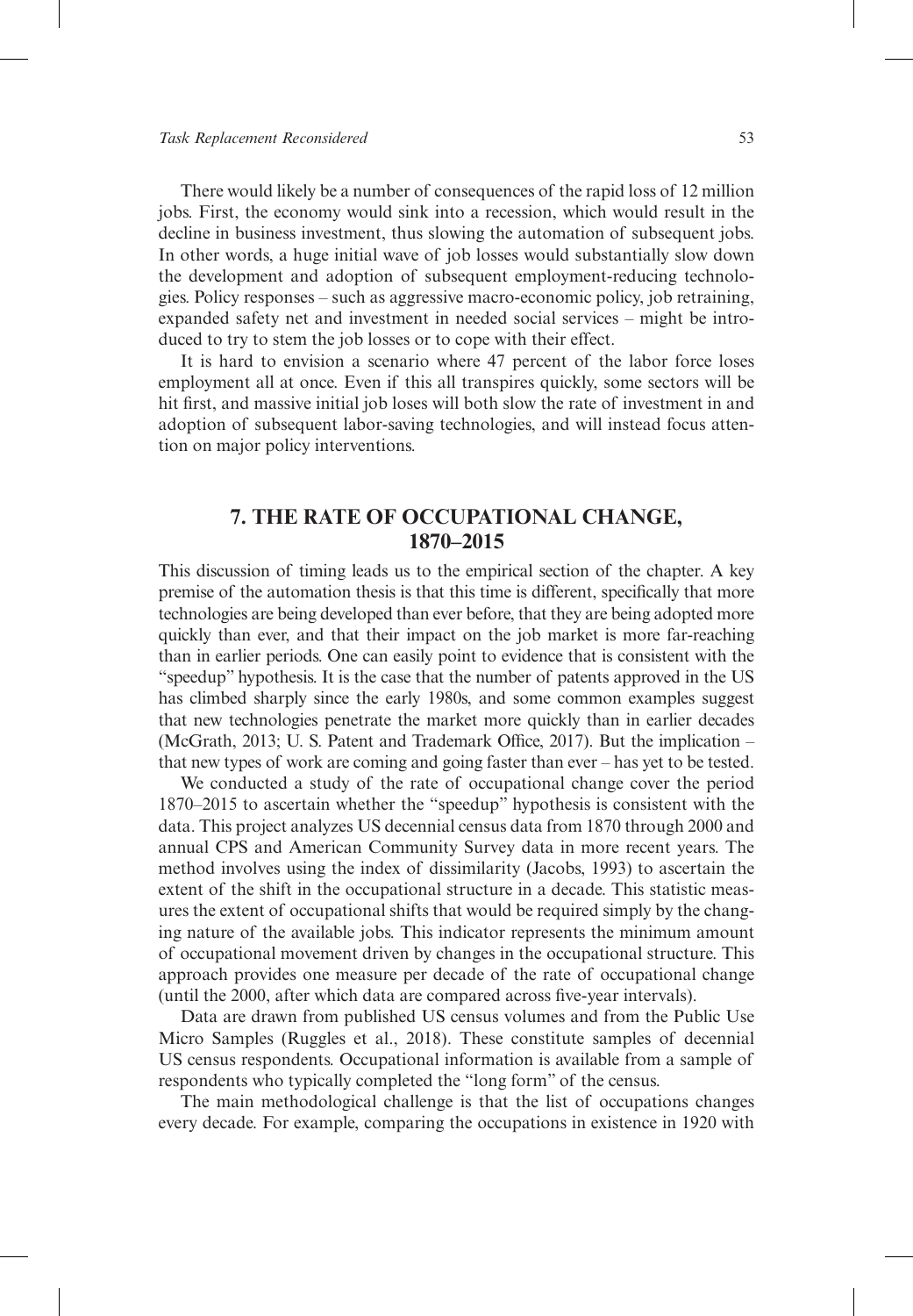those in 1930 assumes the availability of a consistent set of occupations for these two time periods.

Simply using a standard set of occupations (say, the 1950 classification system) solves the problem of comparability (to a certain degree) but over time the comparable statistics become less valid, that is, less reflective of the underlying changes in jobs. The other problem is that the underlying data from 1890 or 1900 were not necessarily collected in a way that is fully consistent with the 1950 classifications. The best strategy is to work at more than one level of occupational aggregation, and to shoot for consistency over shorter time spans (followed by interpolation).

This problem is similar to the challenge of examining the gender segregation of occupations and college majors (Jacobs, 1989, 1995). In both cases, the evidence suggests that movement at different levels of aggregation tend to follow one another. In other words, if there has been a significant change in gender segregation across a limited set of aggregated categories, a similar trend is typically evident when more detailed categories are employed. In this way, using a variety of complementary measures of time trends provides a check on the consistency of the findings.

The findings presented in Fig. 1 are based on eleven broad occupational categories that are consistent over the course of the twentieth century. The results indicate that the rate of occupational shifts peaked during the Second World War and declined slowly but steadily in the second-half of the twentieth century. This highly aggregated measure no doubt misses much of the occupational shifts that have occurred during this time period. As noted above, the principal virtue of this approach is that it provides a consistent baseline for comparisons over time.



*Fig. 1.* Trends in Rate of Occupational Shifts, 1870–2000 (11 Major Occupational Groups).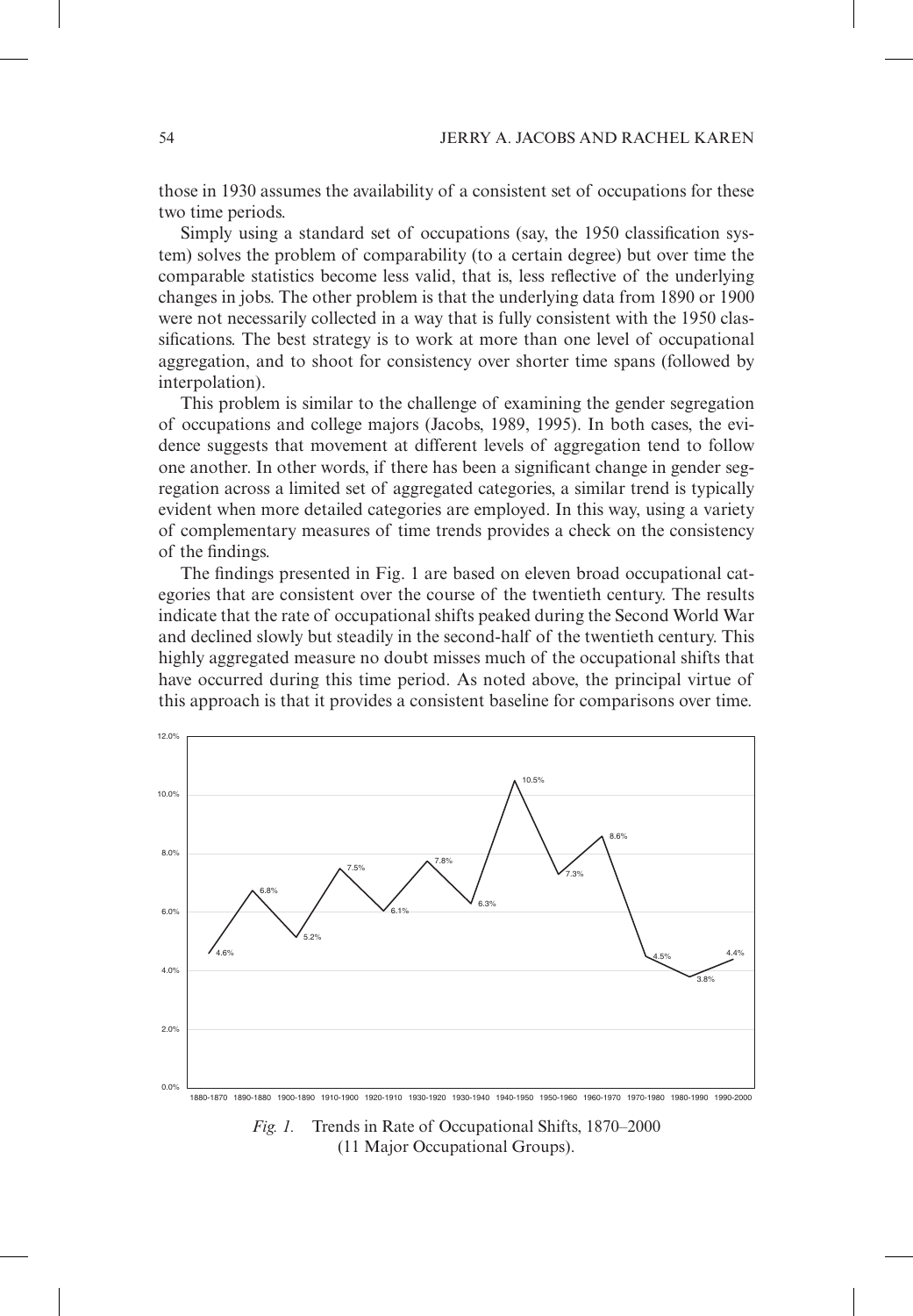A second analysis utilizes the detailed occupational data based on the 1950 census (see Fig. 2). Both earlier and subsequent census data were recorded in order to be consistent with the coding scheme used in 1950. The results in Fig. 2 mirror those presented in Fig. 1. The trend line for the rate of occupational change has been declining for most of the twentieth century, and particularly during the period since the end of the Second World War.

Fig. 2 includes two trend lines: one includes agricultural occupations while the second excludes them. Agriculture was a major sector of employment during the end of the nineteenth century. We excluded agriculture in order to ascertain whether the high rates of the occupational shifts during the earlier periods of industrialization were simply a matter of shifts out of farming. The data suggest that there were periods in which movement out of agriculture was quite significant, particularly around the period of 1900 and during the 1950s. In both of these time periods, the curve including agriculture falls significantly above the line, which excludes agriculture. Nonetheless, the longer-term picture clearly indicates no evidence of a sharp uptick in the rate of occupational shifts in the computer era.

The period since 2000 is examined in more detail in Fig. 3. Three different coding systems are employed: 1950, 1990, and 2010. The latter two systems include more detailed classifications related to computer employment, and are more detailed in general. As a result, the curves using the more recent coding systems have slightly higher rates of occupational shifts than are captured by the 1950 coding system. Yet the time trend that emerges from each of these measures is remarkably consistent. The graph presented in Fig. 3 consists of three parallel



*Fig. 2.* Rate of Occupational Change, 1870–2010, 1950 Detailed Occupational Codes.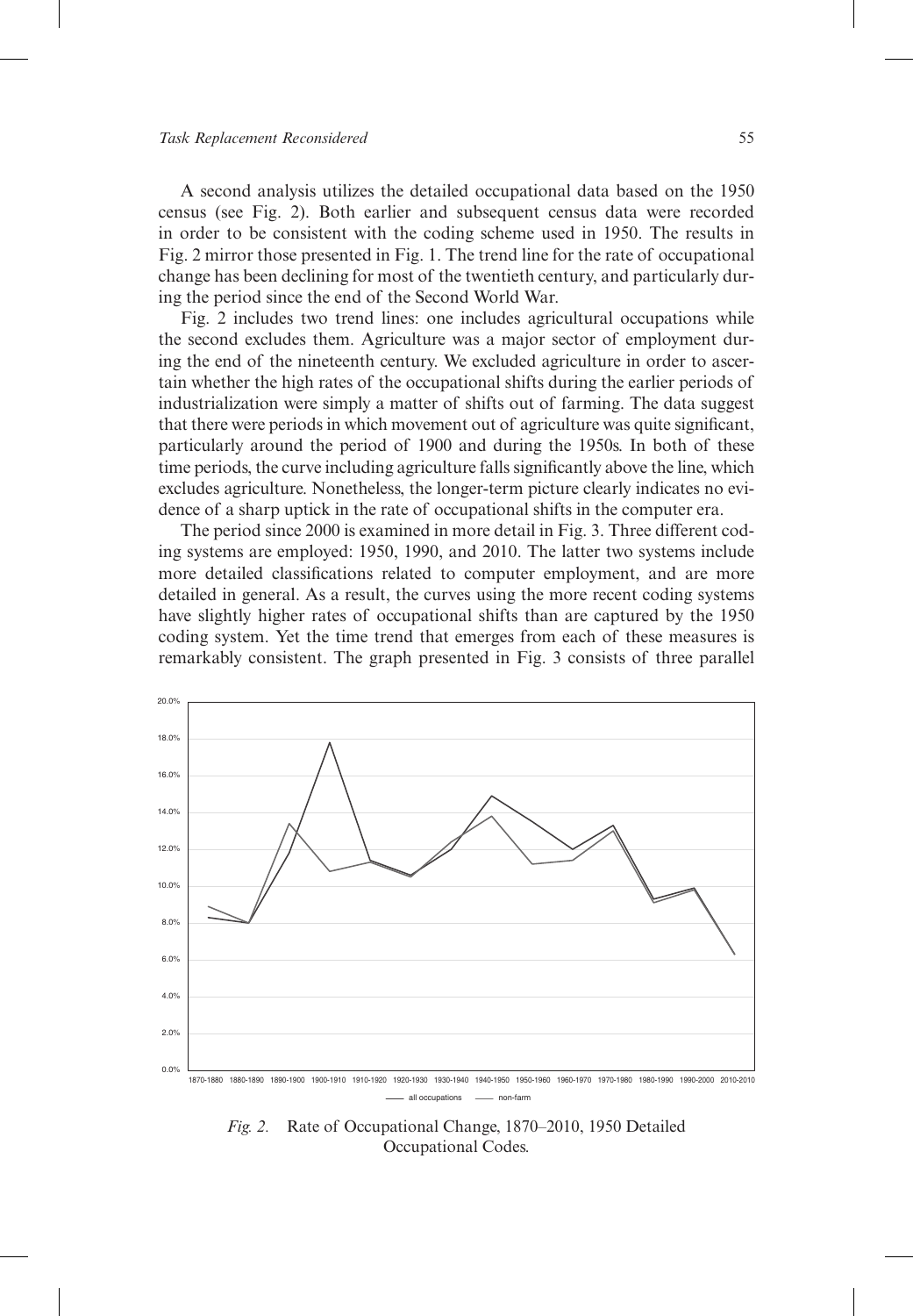



lines. This echoes the findings obtained in other settings using occupational and college data at varying degrees of aggregation (Jacobs, 1989, 1995).

Substantively, the picture that emerges shows no evidence of a sharp upward trend in occupational mobility rates. There was a slight uptick in the second of the three five-year periods examined but this was followed by a slight downward trend in the most recent five-year period. There is simply no evidence that the wave of occupational transformation predicted has yet begun.

This analysis is consistent with the findings of a report by Atkinson and Wu (2017). Both studies find that the rate of technological change has been slower in recent decades than during earlier years of the twentieth century. This finding suggests that the problem may be that change has been too slow, not too fast, and is broadly consistent with the sluggish data on productivity growth in recent decades (Conference Board, 2014; Gordon, 2016).

## **8. Conclusion**

This chapter set out systematically examines the theoretical underpinnings of a "jobless future," as well as provides evidence to examine the rate of occupational change in the American economy over the last century. We began by critically looking at the task-replacement framework, an approach that seeks to quanify the amount of jobs at risk for automation. While this is the most comprehensive approach to date for examining the connection between technology and employment, there are unstated assumptions that underlie this approach and its corresponding prediction of a jobless future due to automation. The nature of jobs, the configuration of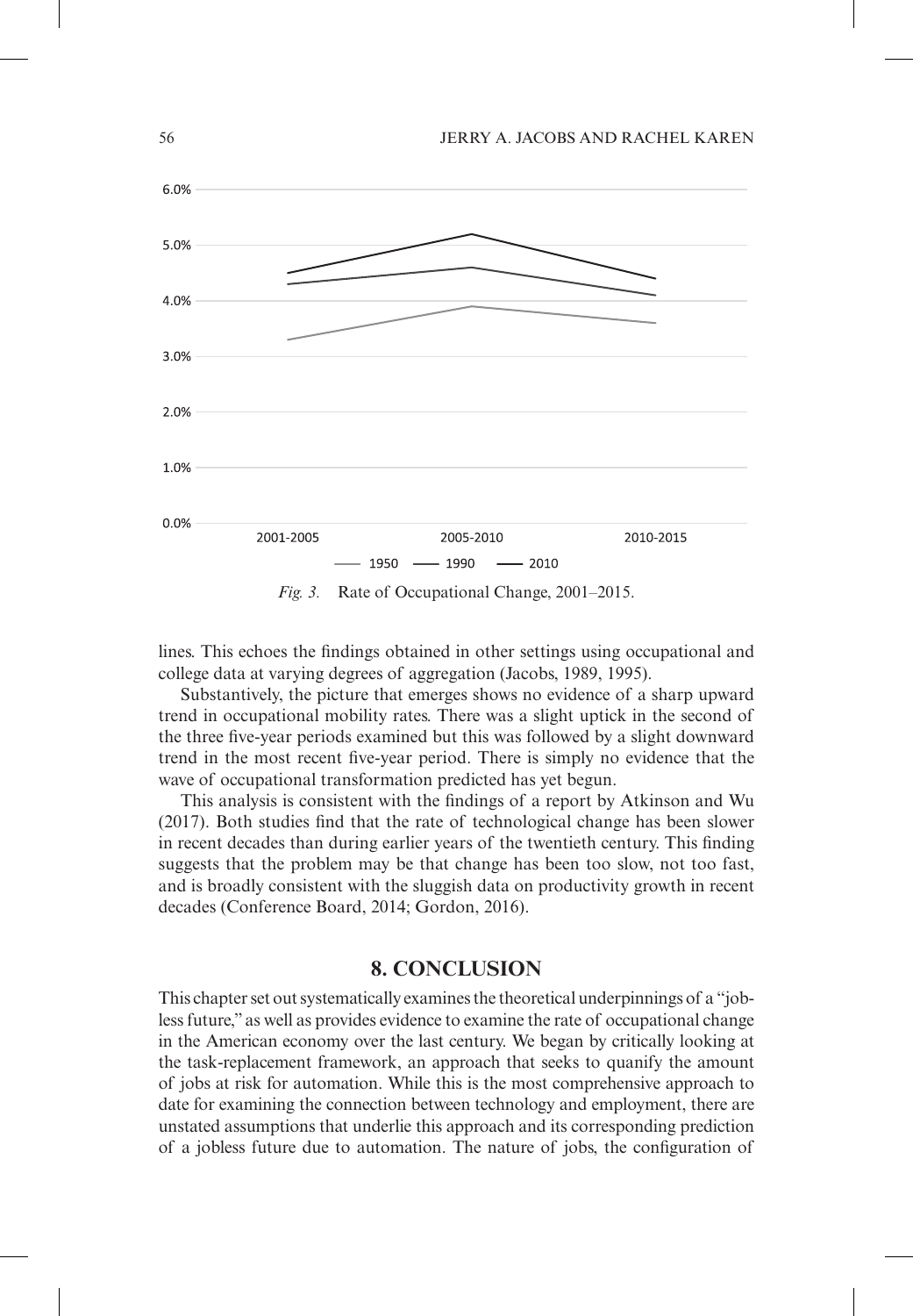tasks, and the relationship of these tasks to technology are all socially constructed. Studies that seek to quanitfy the number of jobs "at risk" due to automation fails to take into acount that work is embedded in cultural and technological relationships. Adding one machine does not always mean firing one worker. In other words, the relationship between technology and employment is not reducible to a summary of tasks that can be automated. While LSDs and other technological advancements sometimes dramatically reduce employment in specific fields, these changes sometimes increase employment and often alter the *nature* of work, rather than make it obselete. We also raise the issue of how rapidly such development, acceptance, and diffiusion of technologies could occur. Initial rounds of major job losses would slow down the economy and cause painful disruptions in the lives of these workers, which would then both slow the pace of subsequent technological innovations as well as create the political opportunity for institiutional respones.

Indeed, this issue of timing led us to the empirical contribution of this chapter. Using an index of dissimilarity, we find that the rate of occupational change from 1870 to 2015 does not provide evidence of a sharp uptick in the rate of occupational shifts in the information age. Instead, the rate of occupational shifts has been declining slowly throughout the second half of the twentieth century.

Thus, the issues and results discussed here suggest that imminent massive employment displacement is not a foregone conclusion. Yet the suggestion that jobs will remain part of our social and economic landscape going forward does not imply that all is well in the labor market. There are many towns and even regions where jobs remain scarce. There are many low-wage and part-time jobs that are not sufficient to support individuals and their families. The rise of the gig economy raises many concerns about the further erosion of hard-won protections built into full-time employment positions. In other words, there are many things that could be and should be improved in the US labor market.

As we see it, there are two alternative goals based on two competing visions of the future of employment. One view is that well-paying jobs doing meaningful work should be the goal of employment policy. The other suggests that we should begin to prepare for a transition to a post-employment economy. The analysis presented here suggests that it is too soon to confidently predict the demise of work, and thus the goal of providing more job opportunities with better pay and working conditions, complemented by a generous safety net, should remain front and center in dicussions of the future of work.

#### **Notes**

1. It should also be noted that most respondents feel that this will affect other people: most say that their own position is not susceptible to these trends.

2. There are many other important issues facing the US labor market, including inequality, precarious employment, the decline in manufacturing jobs and disparities by race, ethnicity, and gender (e.g., Autor, Dorn, & Hanson, 2015; Autor, Katz, & Kearney, 2006; Gilbert, 2018; Kalleberg, 2009, 2011). The focus here on the specter of a jobless future is not meant to diminish the importance of these issues.

3. The "greeting task" has become a separate job in stores such as Walmart, although greeters can also sometimes double as security guards (Buss, 2016). Touch-screen ordering in fast-food restaurants has led some restaurants to add the job of "greeter," who can help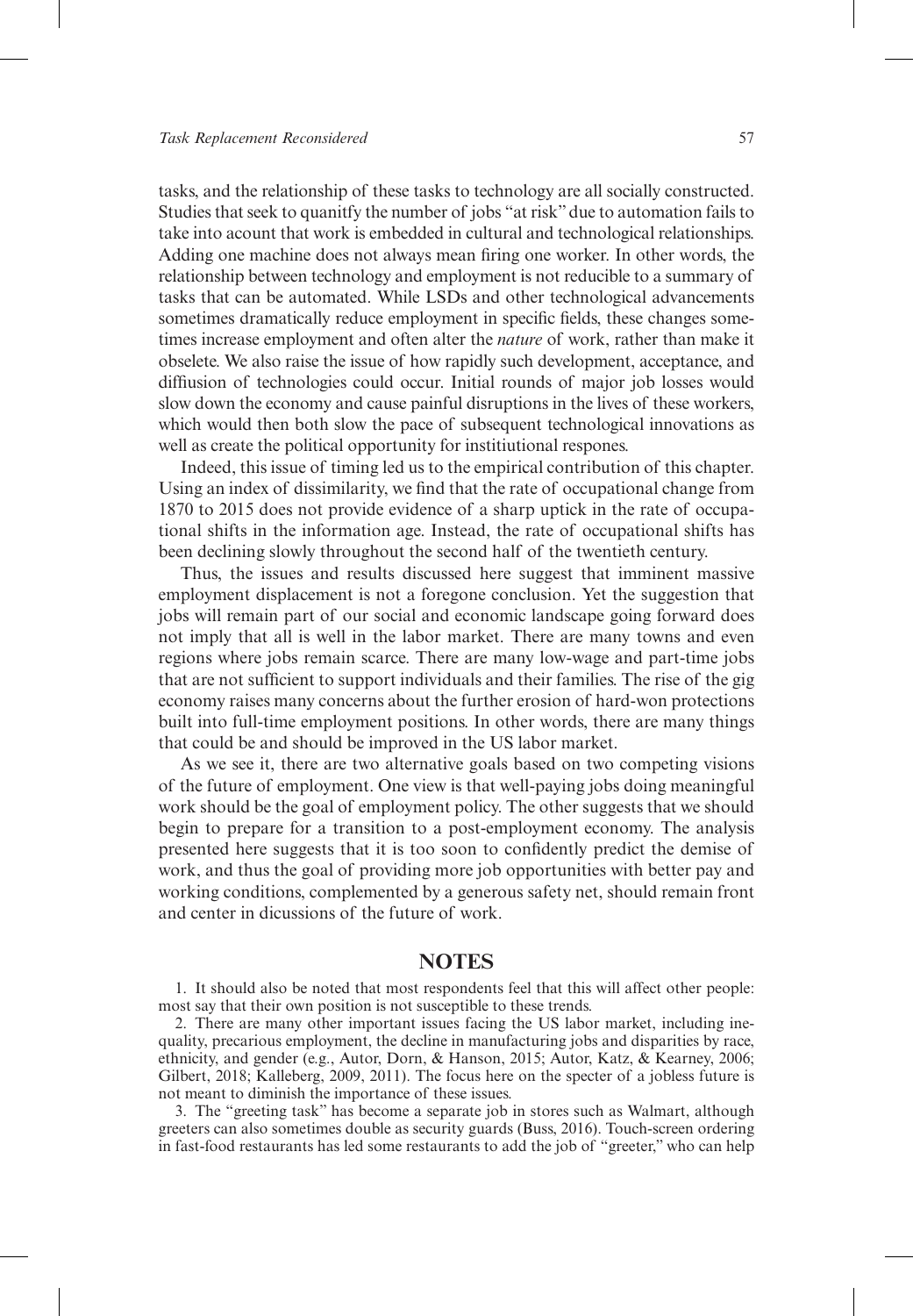customers who are having trouble with the screens and clean the dining area (as well as wipe down the touch screens themselves) (Krystal, 2017).

4. Some technologies save labor primarily by shifting work from paid staff to unpaid customers. This process is among the topics discussed by Craig Lambert (2016) in his book *Shadow Work*.

5. This intermediary context, when autonomous systems handle most but not all driving tasks, raise the "handoff problem." Faced with a crisis, drivers can feel disoriented and confused, and their increasing reliance on automated routines may leave them poorly prepared to handle a real emergency. In the aviation context, Mindell cites this type of "handoff problem" as the cause of the crash of Air France flight 447 over the mid-Atlantic in 2009.

6. In some cases, an 80 percent replacement of tasks by machines might result in a substantial reduction in employment, but in other cases the effects can be quite different. For example, 80 percent improvements in language translation software might well increase the number of translators employed if reduced cost and increased speed increased the demand for translation services. There are also some important zero-one cases, like self-driving cars, where there will either be little or no employment impact until vehicles become completely autonomous.

7. Another line of critique of the "task-replacement" framework notes that the creation and destruction of jobs can be orthogonal to the automation of particular tasks. Jobs can disappear not because particular tasks are automated but because the context for that work is disrupted. For example, career opportunities in journalism have declined not because robots are undertaking investigative reporting but rather because the business model of newspapers has been challenged by the Internet. In other words, task substitution in some cases may understate the number of jobs at risk from technology as well as overstating it in others. The point is that the relationship between technology and employment is not reducible to a summary of tasks.

8. The Entertainment Software Association (2017) reported over \$30 billion in total revenue in 2016, compared with \$38 billion in box office revenue for films (and \$67 billion in total film-industry revenue).

9. The number of bank tellers rose from 254,000 in 1970 to 502,000 in 1980, a level of employment that dipped after the 2008 recession but rebounded by 2016. Bank teller employment thus far exceeds the level present at the introduction of ATM machines (U. S. Bureau of Labor Statistics, 2016 and other years).

10. This scenario needs to recognize the fact that there are many other jobs in the impacted industries. For example, while there are roughly 3.5 million truck drivers, the trucking industry employs nearly 9 million people. If we assume 50 percent job losses in these fields and take into account the loss of other jobs in the same industries, the economic impact would exceed the size of the Great Recession.

11. In 2010, the US unemployment rate peaked at 9.6 percent, an increase of 5 percent from the low point registered in 2006. Given a labor force of roughly 150 million, this represented an increase in unemployment of 7.5 million workers.

#### **References**

- Acemoglu, D., & Restrepo, P. (2018). Robots and jobs: Evidence from US labor markets. NBER Working Paper No. w23285. Retrieved from https://papers.ssrn.com/sol3/papers.cfm?abstract\_  $id = 2941263#$
- Aoun, J. (2017). *Robot proof: Higher education in the age of artificial intelligence*. Cambridge, MA: MIT Press.
- Atkinson, R. D., & Wu, J. (2017, May 8). *False alarmism: Technological disruption and the U.S. labor market, 1850–2015*. Washington, D.C.: Information Technology & Innovation Foundation.
- Autor, D. H., Dorn, D., & Hanson, G. H. (2015). Untangling trade and technology: Evidence from local labour markets. *The Economic Journal*, *125*, 621–646.
- Autor, D. H., Katz, L. F., & Kearney, M. (2006). The polarization of the U.S. labor market. *American Economic Review*, *96*(2), 189–194.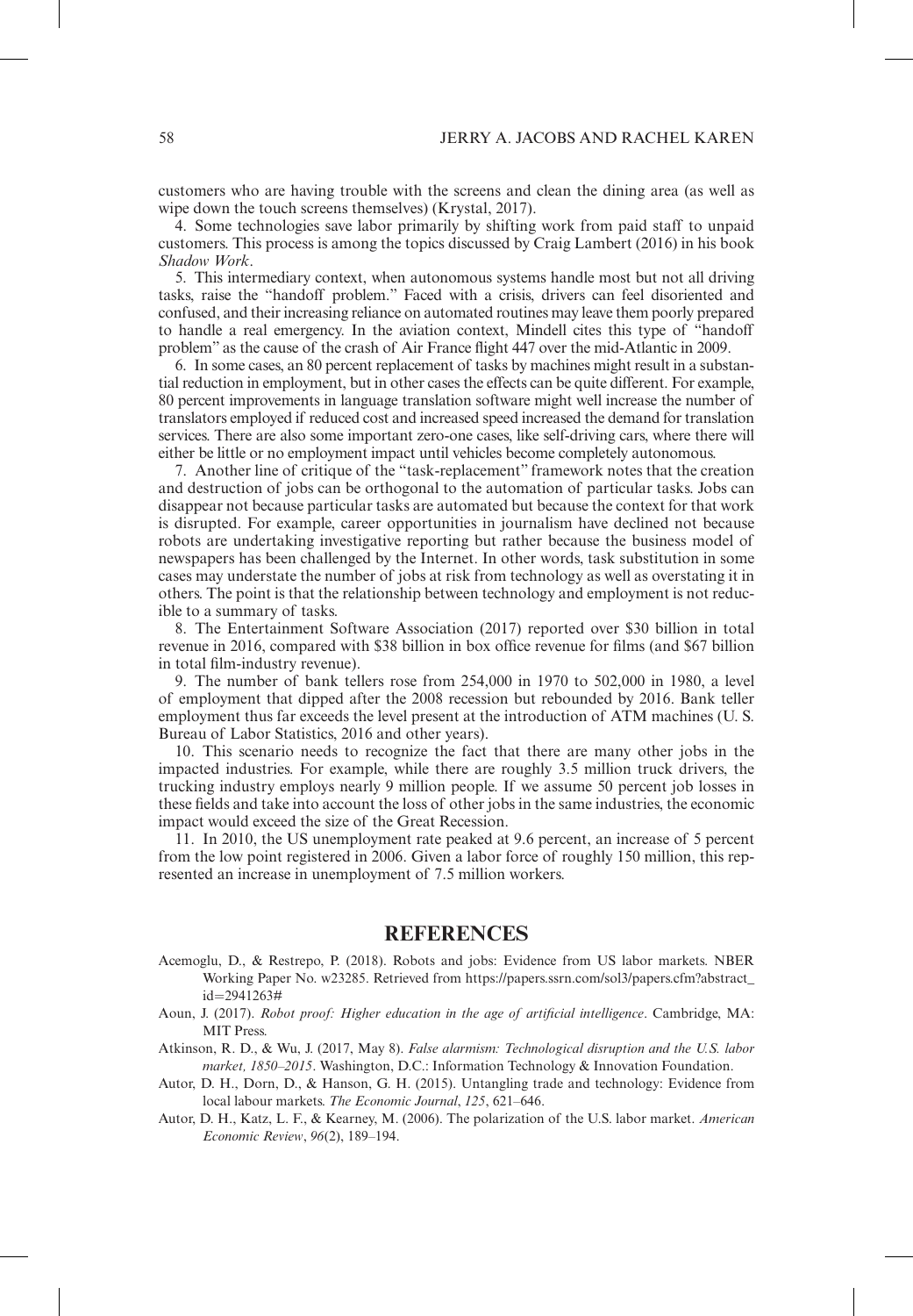- Babb, J., Terry, N., & Dana, K. (2013). The impact of platform on global video sales. *Clute Institute International Business & Economics Research Journal*, *12*(10), 1273–1288.
- Barrick, M. R., Thurgood, G. R., Smith, T. A., & Courtright, S. H. (2015). Collective organizational engagement: Linking motivational antecedents, strategic implementation and firm performance. *Academy of Management Journal*, *58*(1), 111–135.
- Batiz-Lazo, B. (2018). *Cash and dash: How ATMs and computers changed banking*. New York, NY: Oxford University Press.
- Bessen, J. E. (2015). *How computer automation affects occupations: Technology, jobs and skills*. Law and Economics Research Paper No. 15-49, Boston University School of Law.
- Bird, C. (1990). High finance, small change: Women's increased representation in bank management. In B. Reskin & P. Roos (Eds.), *Job queues, gender queues* (pp. 145–167). Philadelphia, PA: Temple University Press.
- Brynjolfsson, E., & McAffee, A. (2011). *Race against the machine*. Digital Frontier Press.
- Brynjolfsson, E., & McAffee, A. (2014). *The second machine age*. New York, NY: W. W. Norton.
- Buss, D. (2016). Walmart brings back greeters This time, with a tougher job at the door. Retrieved from https://www.brandchannel.com/2016/05/06/walmart-greeters-050616/
- Christian, M. S., Garza, A. S., & Slaugher, J. E. (2011). Work engagement: A quantitative review of its relations with tax and contextual performance. *Personnel Psychology*, *64*(1), 89–136. https://doi.org/ 10.1111/j.1744-6570.2010.01203.x
- Cohn, E., & Taylor, K. (2016). Fast-food CEO who says machines are the answer to rising wages is a top candidate to be named Trump's next labor secretary. *Business Insider*, December 2, 2016. Retrieved from http://www.businessinsider.com/andrew-puzder-is-a-candidate-for-labor-secretary-2016-12
- Conference Board. (2014). Global productivity slowdown moderated in 2013–2014 may see better performance. Retrieved from https://www.conference-board.org/pdf\_free/economics/TED3.pdf
- Cowan, R. S. (1985). *More work for mother*. New York, NY: Basic Books.
- Darzi, L. (2018). *Better health and care for all: A 10-point plan for the 2020s*. London: Institute for Public Policy Research. Retrieved from https://www.ippr.org/files/2018-06/better-health-andcare-for-all-june2018.pdf
- Dauth, W. (2017). *German robots The impact of industrial robots on workers*. CEPR Discussion Paper No. DP12306. Retrieved from https://papers.ssrn.com/sol3/papers.cfm?abstract\_id=303903
- Entertainment Software Association. (2017). Analyzing the American video game industry in 2016. Retrieved from http://www.theesa.com/wp-content/uploads/2017/02/ESA-VG-Industry-Report-2016-FINAL-Report.pdf
- Executive Office of the President. (2016). Artificial intelligence, automation and the economy. Retrieved from https://obamawhitehouse.archives.gov/blog/2016/12/20/artificial-intelligence-automationand-economy
- Facilityexecutive.com. (2017). Americans split on impact of workplace automation. Retrieved from https://facilityexecutive.com/2017/06/americans-split-on-impact-of-workplace-automation/
- Ford, M. (2015). *Rise of the robots: Technology and the threat of a jobless future*. New York, NY: Basic Books.
- Frey, C. B., & Osborne, M. A. (2017). The future of employment: How susceptible are jobs to computerization. *Technological Forecasting and Social Change*, *114*, 254–280. Retrieved from https://www.scien cedirect.com/science/article/pii/S0040162516302244
- Gilbert, D. (2018). *The American class structure in an age of growing inequality*. Thousand Oaks, CA: Sage Publications.
- Gordon, R. (2016). *The rise and fall of American growth: The US standard of living since the Civil War*. Princeton, NJ: Princeton University Press.
- Harari, Y. N. (2017). *Homo deus: A brief history of tomorrow*. New York, NY: Harper.
- Harper, T. R., & Batiz-Lazo, B. (2013). *Cash box: The invention and globalization of the ATM*. Louisville, KY: Networld Media Group.
- Jacobs, J. A. (1993). Theoretical and measurement issues in the study of sex segregation in the workplace. *European Sociological Review*, *9*(3), 325–330.
- Jacobs, J. A. (1989). Long term trends in occupational segregation by sex. *American Journal of Sociology*, *95*(1), 160–173.
- Jacobs, J. A. (1995). Gender and academic specialties: Trends among recipients of college degrees during the 1980s. *Sociology of Education*, *68*(2), 81–98.